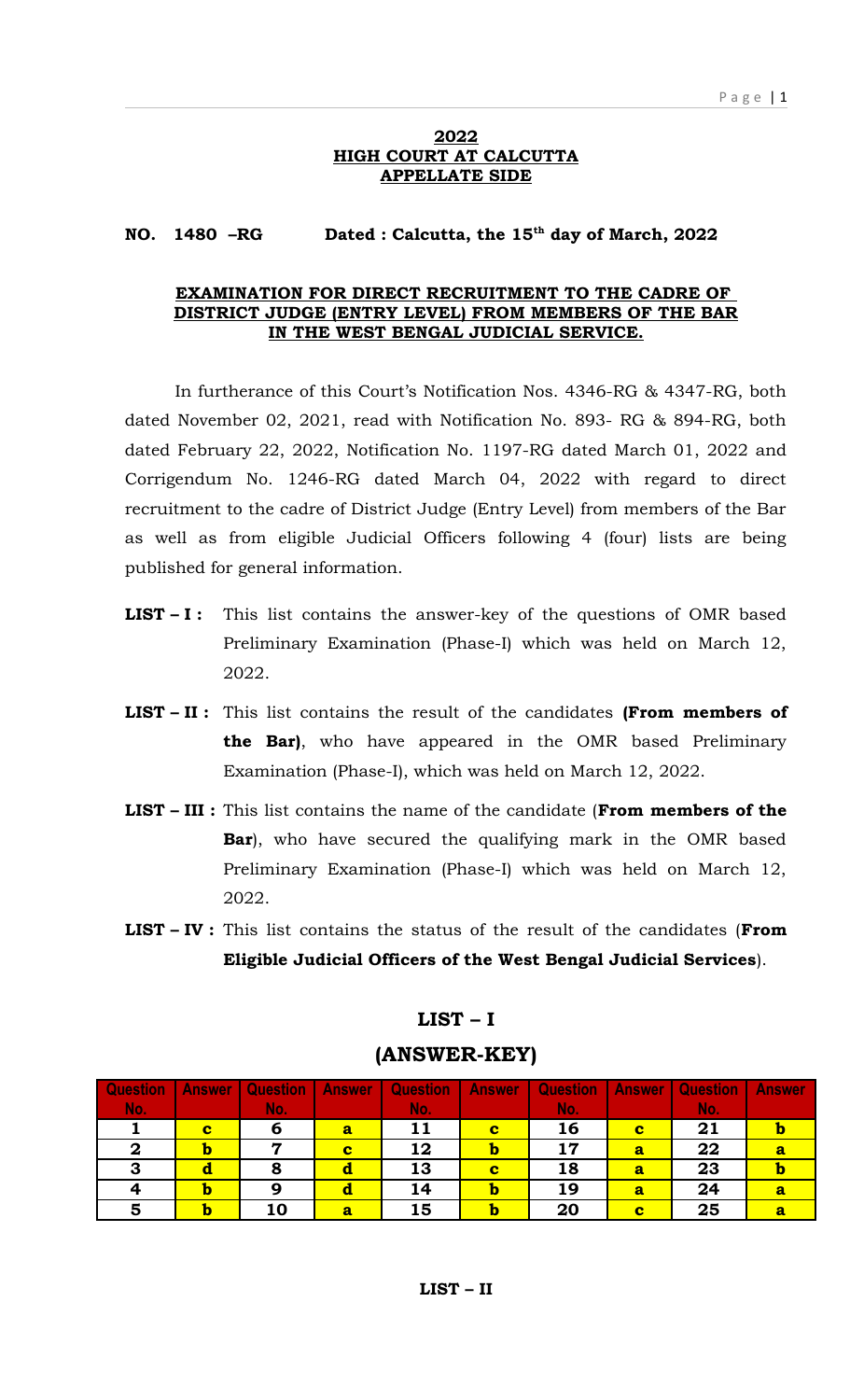# **(FROM MEMBERS OF THE BAR) (Merit-wise)**

| SI.<br><b>No</b> | <b>Roll No</b>                  | <b>Name</b>                                         | <b>Question</b><br><b>Attempted</b> | <b>Correct</b><br><b>Answers</b> | <b>Wrong</b><br><b>Answers</b> | <b>Mark for</b><br><b>Correct</b><br><b>Answers</b> | <b>Marks</b><br><b>Deducted</b><br>for Wrong<br><b>Answer</b> | <b>Total</b><br><b>Marks</b> |
|------------------|---------------------------------|-----------------------------------------------------|-------------------------------------|----------------------------------|--------------------------------|-----------------------------------------------------|---------------------------------------------------------------|------------------------------|
| $\overline{1}$   | <b>DRB /HC-</b><br>CAL/2021/068 | <b>Sarathi</b><br><b>Partha</b><br><b>Mukherjee</b> | 17                                  | 15                               | $\overline{2}$                 | 30                                                  | $\overline{4}$                                                | 26                           |
| $\mathbf{2}$     | DRB /HC-<br>CAL/2021/036        | Debasri Haldar                                      | 15                                  | 13                               | $\overline{2}$                 | 26                                                  | $\overline{\mathbf{4}}$                                       | 22                           |
| $\mathbf{3}$     | <b>DRB /HC-</b><br>CAL/2021/037 | <b>Sanchita</b><br>Chakraborty                      | 14                                  | 12                               | $\overline{\mathbf{2}}$        | 24                                                  | 4                                                             | 20                           |
| 4                | DRB /HC-<br>CAL/2021/127        | Amritendu<br>Chakraborty                            | 19                                  | 14                               | $5\phantom{1}$                 | 28                                                  | 10                                                            | 18                           |
| $5\phantom{.0}$  | DRB /HC-<br>CAL/2021/059        | <b>Arindam Biswas</b>                               | 15                                  | 11                               | 4                              | 22                                                  | 8                                                             | 14                           |
| $6\phantom{a}$   | DRB /HC-<br>CAL/2021/053        | Md.<br><b>Nuruddin</b><br>Ahmed                     | 15                                  | 11                               | 4                              | 22                                                  | 8                                                             | 14                           |
| $\overline{7}$   | DRB /HC-<br>CAL/2021/017        | Joydeep<br><b>Mukherjee</b>                         | 17                                  | 12                               | $5\phantom{.0}$                | 24                                                  | 10                                                            | 14                           |
| 8                | DRB /HC-<br>CAL/2021/020        | Kumar<br>Amit<br>Singh                              | 17                                  | 12                               | $5\phantom{.0}$                | 24                                                  | 10                                                            | 14                           |
| $\boldsymbol{9}$ | DRB /HC-<br>CAL/2021/028        | <b>Suman</b><br>Chatterjee                          | 15                                  | 11                               | 4                              | 22                                                  | 8                                                             | 14                           |
| 10               | DRB /HC-<br>CAL/2021/031        | <b>Pratik</b><br>Bhattacharyya                      | 15                                  | 11                               | 4                              | 22                                                  | 8                                                             | 14                           |
| 11               | DRB /HC-<br>CAL/2021/033        | <b>Rajdoot Maity</b>                                | 13                                  | 10                               | $\mathbf{3}$                   | 20                                                  | $6\phantom{a}$                                                | 14                           |
| 12 <sup>°</sup>  | DRB /HC-<br>CAL/2021/067        | <b>Abul Hasan</b>                                   | 19                                  | 13                               | 6                              | 26                                                  | 12                                                            | 14                           |
| 13               | DRB /HC-<br>CAL/2021/174        | Prosenjit<br><b>Mukherjee</b>                       | 15                                  | 11                               | 4                              | 22                                                  | 8                                                             | 14                           |
| 14               | DRB /HC-<br>CAL/2021/075        | Jitendra Kumar<br>Pandey                            | 17                                  | 12                               | $5\phantom{1}$                 | 24                                                  | 10                                                            | 14                           |
| 15               | DRB /HC-<br>CAL/2021/078        | <b>Biswajit Bose</b>                                | 15                                  | 11                               | 4                              | 22                                                  | 8                                                             | 14                           |
| 16               | DRB /HC-<br>CAL/2021/146        | <b>Subhajit</b><br>Chattopadhyay                    | 17                                  | 12                               | 5                              | 24                                                  | 10                                                            | 14                           |
| 17               | DRB /HC-<br>CAL/2021/156        | <b>Mithu</b><br><b>Bhattacharya</b>                 | 14                                  | 10                               | 4                              | 20                                                  | 8                                                             | 12                           |
| 18               | DRB /HC-<br>CAL/2021/126        | Shyam<br><b>Kumar</b><br>Choubey                    | 14                                  | 10                               | 4                              | 20                                                  | 8                                                             | 12                           |
| 19               | DRB /HC-<br>CAL/2021/055        | <b>Shital Sunwas</b>                                | 19                                  | 12                               | $\overline{7}$                 | 24                                                  | 14                                                            | 10                           |
| 20               | DRB /HC-<br>CAL/2021/043        | Swatilekha Pal                                      | 25                                  | 15                               | 10                             | 30                                                  | 20                                                            | 10                           |
| 21               | DRB /HC-<br>CAL/2021/026        | <b>Koushik Singh</b>                                | 13                                  | 9                                | 4                              | 18                                                  | 8                                                             | 10                           |
| 22               | DRB /HC-<br>CAL/2021/027        | <b>Sankha</b><br>Das<br>Gupta                       | 11                                  | 8                                | $\mathbf{3}$                   | 16                                                  | 6                                                             | 10                           |
| 23               | DRB /HC-<br>CAL/2021/171        | Kalyanasish<br><b>Biswas</b>                        | 13                                  | 9                                | 4                              | 18                                                  | 8                                                             | 10                           |
| 24               | DRB /HC-<br>CAL/2021/144        | Soumi Bose                                          | 13                                  | 9                                | 4                              | 18                                                  | 8                                                             | 10                           |
| 25               | DRB /HC-<br>CAL/2021/083        | <b>Supratim</b><br><b>Bhattacharya</b>              | 13                                  | 9                                | 4                              | 18                                                  | 8                                                             | 10                           |
| 26               | DRB /HC-<br>CAL/2021/094        | <b>Bikas Ray</b>                                    | 13                                  | 9                                | 4                              | 18                                                  | 8                                                             | 10                           |
| 27               | DRB /HC-<br>CAL/2021/100        | <b>Salim</b><br>Md<br>Ali<br>Sanfui                 | 17                                  | 11                               | 6                              | 22                                                  | 12                                                            | 10                           |
| 28               | DRB /HC-<br>CAL/2021/102        | <b>Rekha Shaw</b>                                   | 13                                  | 9                                | 4                              | 18                                                  | 8                                                             | 10                           |
| 29               | DRB /HC-<br>CAL/2021/135        | <b>Banani Das</b>                                   | 16                                  | 10                               | 6                              | 20                                                  | 12                                                            | 8                            |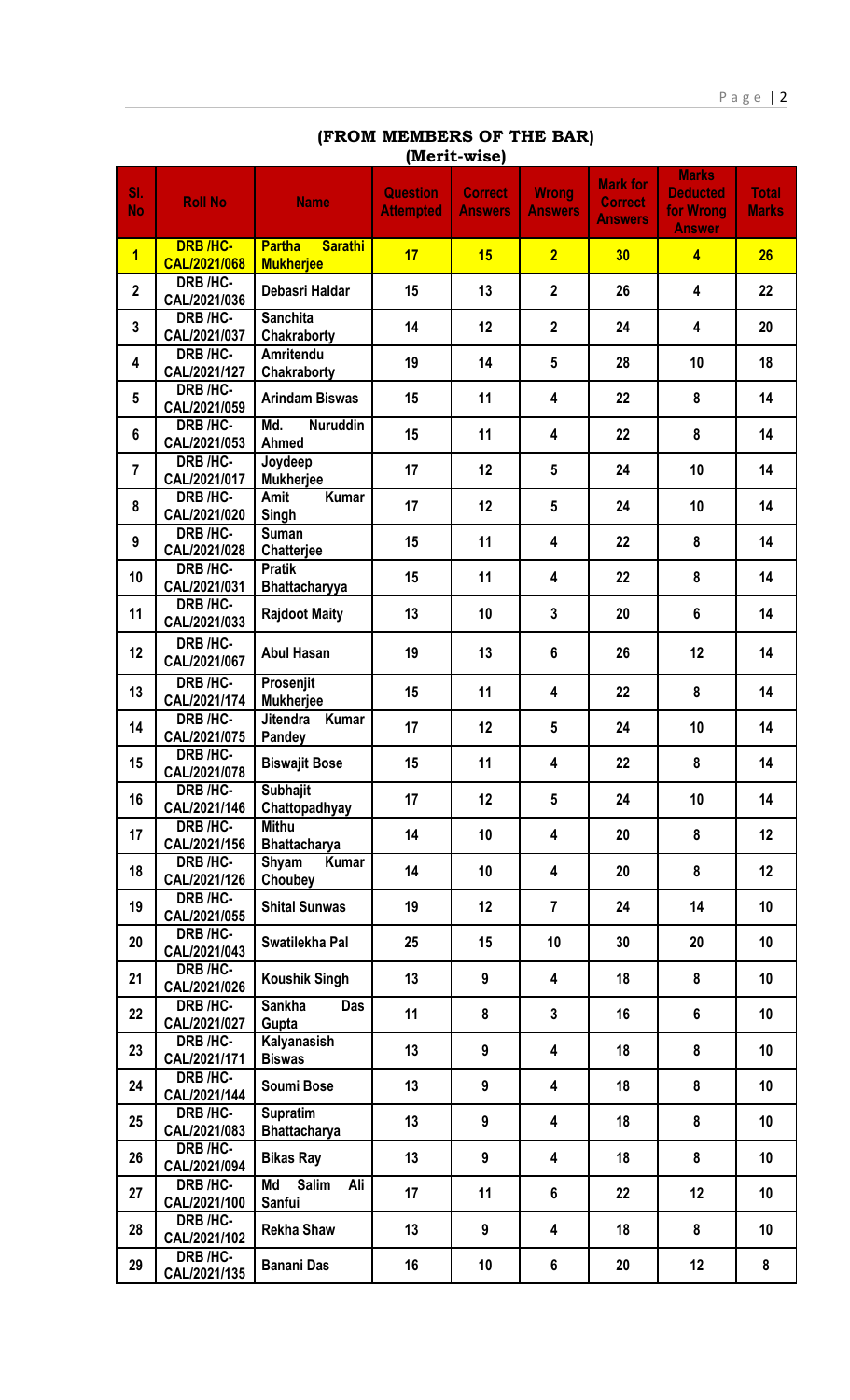| SI.<br><b>No</b> | <b>Roll No</b>                  | <b>Name</b>                            | <b>Question</b><br><b>Attempted</b> | <b>Correct</b><br><b>Answers</b> | <b>Wrong</b><br><b>Answers</b> | <b>Mark for</b><br><b>Correct</b><br><b>Answers</b> | <b>Marks</b><br><b>Deducted</b><br>for Wrong<br><b>Answer</b> | <b>Total</b><br><b>Marks</b> |
|------------------|---------------------------------|----------------------------------------|-------------------------------------|----------------------------------|--------------------------------|-----------------------------------------------------|---------------------------------------------------------------|------------------------------|
| 30               | DRB /HC-<br>CAL/2021/172        | <b>Ziaul</b><br>Haque<br><b>Ansari</b> | 14                                  | 9                                | 5                              | 18                                                  | 10                                                            | 8                            |
| 31               | DRB /HC-<br>CAL/2021/167        | Raja Savyasachi<br>Saha                | 18                                  | 11                               | $\overline{7}$                 | 22                                                  | 14                                                            | 8                            |
| 32               | DRB /HC-<br>CAL/2021/143        | <b>Chanchal Sen</b>                    | 15                                  | 9                                | 6                              | 18                                                  | 12                                                            | $6\phantom{1}$               |
| 33               | DRB /HC-<br>CAL/2021/170        | Amir<br><b>Safique</b><br><b>Molla</b> | 17                                  | 10                               | $\overline{7}$                 | 20                                                  | 14                                                            | $6\phantom{a}$               |
| 34               | DRB /HC-<br>CAL/2021/034        | Sazzad Ali Khan                        | 19                                  | 11                               | 8                              | 22                                                  | 16                                                            | 6                            |
| 35               | DRB /HC-<br>CAL/2021/021        | Subhrangshu<br><b>Nath Sarkar</b>      | 17                                  | 10                               | $\overline{7}$                 | 20                                                  | 14                                                            | $6\phantom{1}$               |
| 36               | <b>DRB /HC-</b><br>CAL/2021/054 | Sk Jahidul Islam<br><b>Mondal</b>      | 13                                  | 8                                | 5                              | 16                                                  | 10                                                            | $6\phantom{1}$               |
| 37               | DRB /HC-<br>CAL/2021/129        | <b>Pradyat Saha</b>                    | 13                                  | 8                                | $5\phantom{1}$                 | 16                                                  | 10                                                            | $6\phantom{1}$               |
| 38               | DRB /HC-<br>CAL/2021/131        | Jasojeet<br><b>Mukherjee</b>           | 13                                  | 8                                | 5                              | 16                                                  | 10                                                            | $6\phantom{1}$               |
| 39               | DRB /HC-<br>CAL/2021/132        | <b>Birendra Pathak</b>                 | 21                                  | 12                               | 9                              | 24                                                  | 18                                                            | $6\phantom{1}$               |
| 40               | DRB /HC-<br>CAL/2021/103        | <b>Barnali Mallick</b>                 | 15                                  | 9                                | 6                              | 18                                                  | 12                                                            | $6\phantom{1}$               |
| 41               | DRB /HC-<br>CAL/2021/095        | <b>Uddipan</b><br>Chatterjee           | 17                                  | 10                               | $\overline{7}$                 | 20                                                  | 14                                                            | $6\phantom{1}$               |
| 42               | DRB /HC-<br>CAL/2021/092        | <b>Monoj Paul</b>                      | 16                                  | 9                                | $\overline{7}$                 | 18                                                  | 14                                                            | 4                            |
| 43               | DRB /HC-<br>CAL/2021/104        | <b>Srabanti Das</b>                    | 14                                  | 8                                | 6                              | 16                                                  | 12                                                            | 4                            |
| 44               | DRB /HC-<br>CAL/2021/098        | Anango<br><b>Bhattacharya</b>          | 16                                  | 9                                | $\overline{7}$                 | 18                                                  | 14                                                            | 4                            |
| 45               | DRB /HC-<br>CAL/2021/058        | <b>Samiul Haque</b>                    | 18                                  | 10                               | 8                              | 20                                                  | 16                                                            | 4                            |
| 46               | DRB /HC-<br>CAL/2021/041        | Pawan<br><b>Kumar</b><br>Gupta         | 20                                  | 11                               | 9                              | 22                                                  | 18                                                            | 4                            |
| 47               | DRB /HC-<br>CAL/2021/001        | <b>Seshadri Dubey</b>                  | 14                                  | 8                                | $6\phantom{a}$                 | 16                                                  | 12                                                            | 4                            |
| 48               | DRB /HC-<br>CAL/2021/176        | Prashant<br>Agrawal                    | 10                                  | $6\phantom{1}$                   | 4                              | 12                                                  | 8                                                             | 4                            |
| 49               | DRB /HC-<br>CAL/2021/074        | <b>Sankar</b><br>Amit<br><b>Bagchi</b> | 12                                  | $\overline{7}$                   | $5\phantom{.0}$                | 14                                                  | 10                                                            | 4                            |
| 50               | DRB /HC-<br>CAL/2021/185        | <b>Soma Biswas</b>                     | 15                                  | 8                                | $\overline{7}$                 | 16                                                  | 14                                                            | $\overline{2}$               |
| 51               | DRB /HC-<br>CAL/2021/147        | Govinda Kundu                          | 17                                  | 9                                | 8                              | 18                                                  | 16                                                            | $\overline{2}$               |
| 52               | DRB /HC-<br>CAL/2021/161        | Ranesh<br>Ranjit<br><b>Mondal</b>      | 15                                  | 8                                | $\overline{7}$                 | 16                                                  | 14                                                            | $\overline{2}$               |
| 53               | DRB /HC-<br>CAL/2021/022        | Shanti<br><b>Kumar</b><br>Deep         | 21                                  | 11                               | 10                             | 22                                                  | 20                                                            | $\overline{2}$               |
| 54               | DRB /HC-<br>CAL/2021/019        | Ravi<br><b>Kumar</b><br>Shah           | 23                                  | 12                               | 11                             | 24                                                  | 22                                                            | $\overline{2}$               |
| 55               | DRB /HC-<br>CAL/2021/024        | Chandan Kumar<br><b>Barman</b>         | 19                                  | 10                               | 9                              | 20                                                  | 18                                                            | $\overline{2}$               |
| 56               | DRB /HC-<br>CAL/2021/029        | <b>Tandrima</b><br>Chakrabarti         | 13                                  | $\overline{7}$                   | 6                              | 14                                                  | 12                                                            | $\overline{2}$               |
| 57               | DRB /HC-<br>CAL/2021/052        | <b>Anirban Dutta</b>                   | 15                                  | 8                                | $\overline{7}$                 | 16                                                  | 14                                                            | $\overline{2}$               |
| 58               | DRB /HC-<br>CAL/2021/090        | Manoj<br><b>Kumar</b><br>Sadhu         | 13                                  | $\overline{7}$                   | 6                              | 14                                                  | 12                                                            | $\overline{2}$               |
| 59               | DRB /HC-<br>CAL/2021/119        | Indra<br>Narayan<br>Patra              | 13                                  | $\overline{7}$                   | 6                              | 14                                                  | 12                                                            | $\mathbf{2}$                 |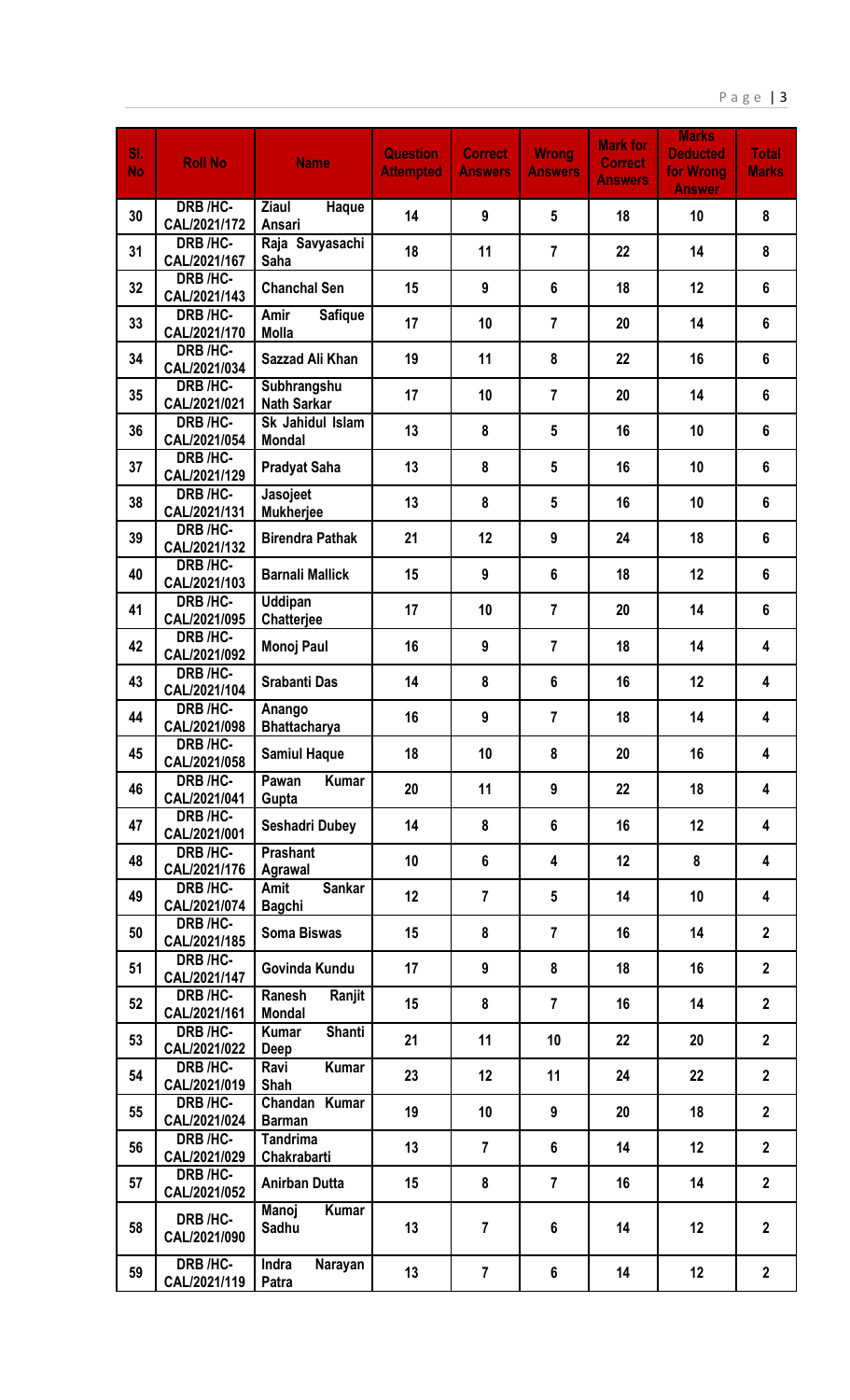| SI.<br><b>No</b> | <b>Roll No</b>                  | <b>Name</b>                           | <b>Question</b><br><b>Attempted</b> | <b>Correct</b><br><b>Answers</b> | <b>Wrong</b><br><b>Answers</b> | <b>Mark for</b><br><b>Correct</b><br><b>Answers</b> | <b>Marks</b><br><b>Deducted</b><br>for Wrong<br><b>Answer</b> | <b>Total</b><br><b>Marks</b> |
|------------------|---------------------------------|---------------------------------------|-------------------------------------|----------------------------------|--------------------------------|-----------------------------------------------------|---------------------------------------------------------------|------------------------------|
| 60               | DRB /HC-<br>CAL/2021/116        | <b>Soumak Patra</b>                   | 20                                  | 10                               | 10                             | 20                                                  | 20                                                            | $\mathbf{0}$                 |
| 61               | DRB /HC-<br>CAL/2021/130        | <b>Smita Chatterjee</b>               | 16                                  | 8                                | 8                              | 16                                                  | 16                                                            | $\mathbf{0}$                 |
| 62               | DRB /HC-<br>CAL/2021/032        | <b>Ashish Dey</b>                     | 16                                  | 8                                | 8                              | 16                                                  | 16                                                            | $\mathbf 0$                  |
| 63               | DRB /HC-<br>CAL/2021/025        | Satyanarayan<br>Majhi                 | 14                                  | $\overline{7}$                   | $\overline{7}$                 | 14                                                  | 14                                                            | $\mathbf{0}$                 |
| 64               | DRB /HC-<br>CAL/2021/006        | <b>Baisakhi Biswas</b>                | 4                                   | $\overline{2}$                   | $\mathbf{2}$                   | 4                                                   | 4                                                             | $\mathbf{0}$                 |
| 65               | DRB /HC-<br>CAL/2021/163        | Chirantan<br><b>Debnath</b>           | 14                                  | $\overline{7}$                   | $\overline{7}$                 | 14                                                  | 14                                                            | $\mathbf{0}$                 |
| 66               | <b>DRB /HC-</b><br>CAL/2021/169 | Hati<br>Payel<br>(Dutta)              | 16                                  | 8                                | 8                              | 16                                                  | 16                                                            | $\mathbf{0}$                 |
| 67               | DRB /HC-<br>CAL/2021/152        | Md<br><b>Hadiur</b><br>Rahaman        | 16                                  | 8                                | 8                              | 16                                                  | 16                                                            | $\mathbf{0}$                 |
| 68               | DRB /HC-<br>CAL/2021/178        | <b>Gouri Barman</b>                   | 16                                  | 8                                | 8                              | 16                                                  | 16                                                            | $\mathbf 0$                  |
| 69               | DRB /HC-<br>CAL/2021/082        | <b>Mita Bag Dey</b>                   | 14                                  | $\overline{7}$                   | $\overline{7}$                 | 14                                                  | 14                                                            | $\mathbf 0$                  |
| 70               | DRB /HC-<br>CAL/2021/086        | <b>Shek Raju</b>                      | 16                                  | 8                                | 8                              | 16                                                  | 16                                                            | $\mathbf{0}$                 |
| 71               | DRB /HC-<br>CAL/2021/076        | <b>Saugata</b><br><b>Bhattacharya</b> | 15                                  | $\overline{7}$                   | 8                              | 14                                                  | 16                                                            | $-2$                         |
| 72               | DRB /HC-<br>CAL/2021/073        | Shraboni Sarkar                       | 13                                  | 6                                | $\overline{7}$                 | 12                                                  | 14                                                            | $-2$                         |
| 73               | DRB /HC-<br>CAL/2021/142        | Anindita Santra                       | 13                                  | 6                                | $\overline{7}$                 | 12                                                  | 14                                                            | $-2$                         |
| 74               | DRB /HC-<br>CAL/2021/166        | <b>Abul Barkat</b>                    | 15                                  | $\overline{7}$                   | 8                              | 14                                                  | 16                                                            | $-2$                         |
| 75               | DRB /HC-<br>CAL/2021/013        | <b>Tanumoy Paloi</b>                  | 13                                  | $6\phantom{1}$                   | $\overline{7}$                 | 12                                                  | 14                                                            | $-2$                         |
| 76               | <b>DRB /HC-</b><br>CAL/2021/128 | <b>Tuhin</b><br><b>Subhra</b><br>Raut | 17                                  | 8                                | 9                              | 16                                                  | 18                                                            | $-2$                         |
| 77               | DRB /HC-<br>CAL/2021/049        | Parvej Anam                           | 21                                  | 10                               | 11                             | 20                                                  | 22                                                            | $-2$                         |
| 78               | DRB /HC-<br>CAL/2021/042        | <b>Manilal Ray</b>                    | 15                                  | $\overline{7}$                   | 8                              | 14                                                  | 16                                                            | $-2$                         |
| 79               | DRB /HC-<br>CAL/2021/106        | <b>Afsaruddin</b><br><b>Sarkar</b>    | 17                                  | 8                                | 9                              | 16                                                  | 18                                                            | $-2$                         |
| 80               | DRB /HC-<br>CAL/2021/097        | <b>Manturam Das</b>                   | 17                                  | 8                                | 9                              | 16                                                  | 18                                                            | $-2$                         |
| 81               | DRB /HC-<br>CAL/2021/111        | Sanjeev<br>Kumar<br><b>Sharma</b>     | 13                                  | $6\phantom{1}$                   | $\overline{7}$                 | 12                                                  | 14                                                            | $-2$                         |
| 82               | DRB /HC-<br>CAL/2021/099        | <b>Kaustav Basu</b>                   | 15                                  | $\overline{7}$                   | 8                              | 14                                                  | 16                                                            | $-2$                         |
| 83               | DRB /HC-<br>CAL/2021/101        | <b>Suman Das</b>                      | 17                                  | 8                                | 9                              | 16                                                  | 18                                                            | $-2$                         |
| 84               | DRB /HC-<br>CAL/2021/115        | Subhrojyoti<br><b>Bhowmick</b>        | 18                                  | 8                                | 10                             | 16                                                  | 20                                                            | -4                           |
| 85               | DRB /HC-<br>CAL/2021/121        | Sourabh<br>Sengupta                   | 16                                  | $\overline{7}$                   | 9                              | 14                                                  | 18                                                            | $-4$                         |
| 86               | DRB /HC-<br>CAL/2021/038        | Dr. Samir Kumar<br>Shaw               | 14                                  | $6\phantom{a}$                   | 8                              | 12                                                  | 16                                                            | $-4$                         |
| 87               | DRB /HC-<br>CAL/2021/056        | Prasanta Kapri                        | 14                                  | $6\phantom{1}$                   | 8                              | 12                                                  | 16                                                            | $-4$                         |
| 88               | DRB /HC-<br>CAL/2021/060        | Achinta Bagchi                        | 20                                  | 9                                | 11                             | 18                                                  | 22                                                            | $-4$                         |
| 89               | DRB /HC-<br>CAL/2021/010        | <b>Sambhulal Dhar</b>                 | 16                                  | $\overline{7}$                   | 9                              | 14                                                  | 18                                                            | -4                           |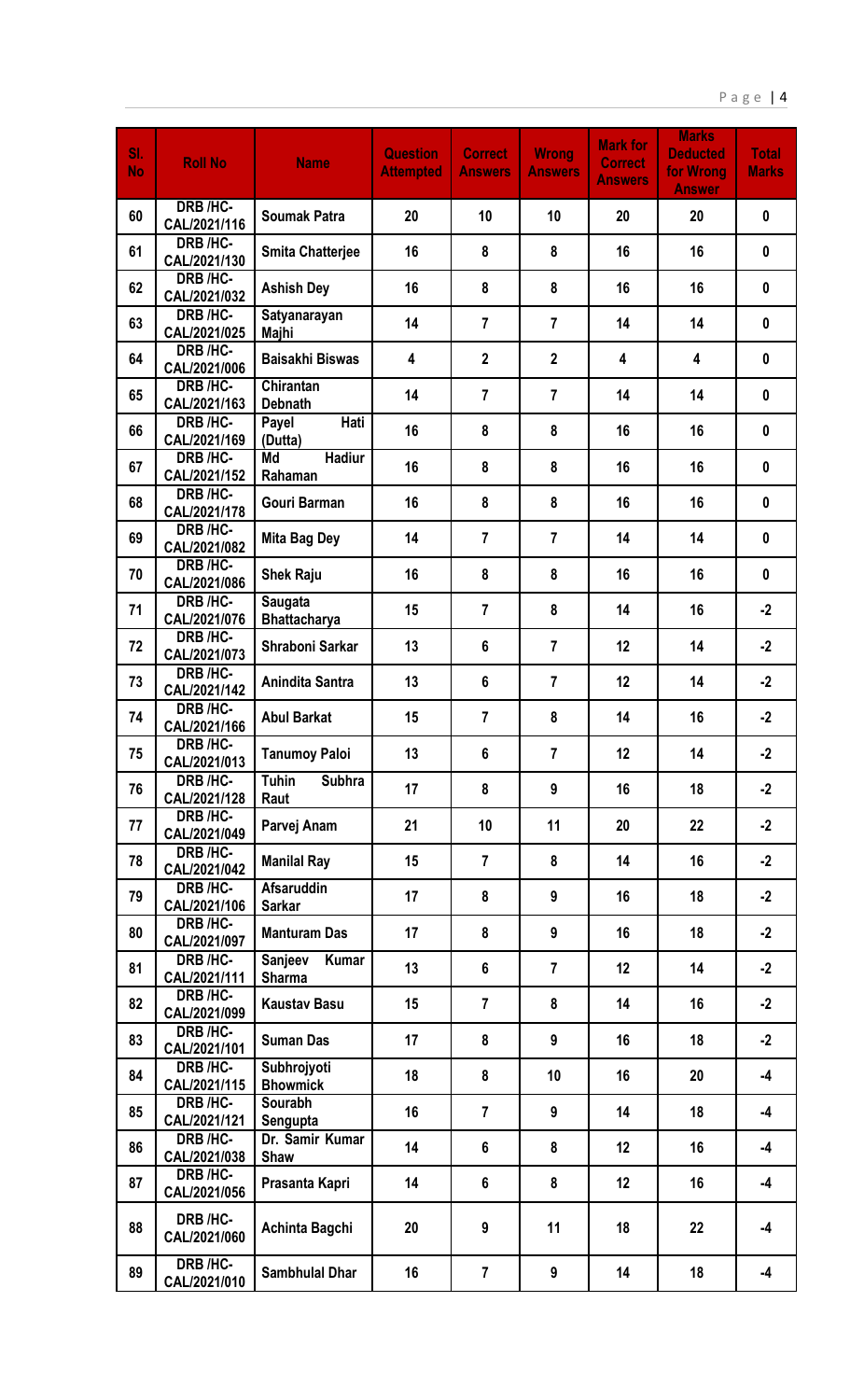| SI.<br><b>No</b> | <b>Roll No</b>           | <b>Name</b>                                               | <b>Question</b><br><b>Attempted</b> | <b>Correct</b><br><b>Answers</b> | <b>Wrong</b><br><b>Answers</b> | <b>Mark for</b><br><b>Correct</b><br><b>Answers</b> | <b>Marks</b><br><b>Deducted</b><br>for Wrong<br><b>Answer</b> | <b>Total</b><br><b>Marks</b> |
|------------------|--------------------------|-----------------------------------------------------------|-------------------------------------|----------------------------------|--------------------------------|-----------------------------------------------------|---------------------------------------------------------------|------------------------------|
| 90               | DRB /HC-<br>CAL/2021/164 | Srijani<br><b>Bhattacharya</b><br><b>Mukherjee</b>        | 8                                   | $\mathbf{3}$                     | 5                              | 6                                                   | 10                                                            | $-4$                         |
| 91               | DRB /HC-<br>CAL/2021/165 | <b>Debdas Dutta</b>                                       | 16                                  | $\overline{7}$                   | 9                              | 14                                                  | 18                                                            | $-4$                         |
| 92               | DRB /HC-<br>CAL/2021/151 | <b>Soumitra</b><br><b>Sinha</b><br><b>Sarkar</b>          | 16                                  | $\overline{7}$                   | 9                              | 14                                                  | 18                                                            | $-4$                         |
| 93               | DRB /HC-<br>CAL/2021/138 | <b>Bipasha</b><br>Chatterjee                              | 16                                  | $\overline{7}$                   | 9                              | 14                                                  | 18                                                            | $-4$                         |
| 94               | DRB /HC-<br>CAL/2021/145 | <b>Kumar</b><br><b>Malay</b><br>Roy                       | 16                                  | $\overline{7}$                   | 9                              | 14                                                  | 18                                                            | $-4$                         |
| 95               | DRB /HC-<br>CAL/2021/175 | <b>Chiranjit Rooj</b>                                     | 14                                  | 6                                | 8                              | 12                                                  | 16                                                            | $-4$                         |
| 96               | DRB /HC-<br>CAL/2021/064 | Ranjana<br>Chatterjee                                     | 14                                  | 6                                | 8                              | 12                                                  | 16                                                            | $-4$                         |
| 97               | DRB /HC-<br>CAL/2021/071 | Gangadhar<br><b>Mahato</b>                                | 13                                  | $5\phantom{.0}$                  | 8                              | 10                                                  | 16                                                            | -6                           |
| 98               | DRB /HC-<br>CAL/2021/136 | <b>Sumit</b><br>Kumar<br>Ray                              | 17                                  | $\overline{7}$                   | 10                             | 14                                                  | 20                                                            | -6                           |
| 99               | DRB /HC-<br>CAL/2021/137 | <b>Soumik Ray</b>                                         | 13                                  | $5\phantom{.0}$                  | 8                              | 10                                                  | 16                                                            | -6                           |
| 100              | DRB /HC-<br>CAL/2021/141 | Sanchari Bhadra                                           | 17                                  | $\overline{7}$                   | 10                             | 14                                                  | 20                                                            | -6                           |
| 101              | DRB /HC-<br>CAL/2021/004 | <b>Ritasree</b><br>Das<br>Ghosh                           | 15                                  | 6                                | 9                              | 12                                                  | 18                                                            | -6                           |
| 102              | DRB /HC-<br>CAL/2021/023 | Siddhartha<br><b>Sankar Roy</b>                           | 13                                  | 5                                | 8                              | 10                                                  | 16                                                            | -6                           |
| 103              | DRB /HC-<br>CAL/2021/061 | <b>Nath</b><br>Jadu<br>Ghosh                              | 13                                  | $5\phantom{.0}$                  | 8                              | 10                                                  | 16                                                            | -6                           |
| 104              | DRB /HC-<br>CAL/2021/062 | <b>Kumar</b><br>Sovan<br><b>Dutta</b>                     | 15                                  | $6\phantom{1}$                   | 9                              | 12                                                  | 18                                                            | -6                           |
| 105              | DRB /HC-<br>CAL/2021/113 | Sk.<br>Fazul-E-<br>Khoda<br><b>Bin</b><br><b>Mustapha</b> | 15                                  | 6                                | 9                              | 12                                                  | 18                                                            | -6                           |
| 106              | DRB /HC-<br>CAL/2021/085 | Anindita<br><b>Mukherjee</b>                              | 13                                  | $5\phantom{.0}$                  | 8                              | 10                                                  | 16                                                            | -6                           |
| 107              | DRB /HC-<br>CAL/2021/088 | Nayantara Bala                                            | 15                                  | $6\phantom{1}$                   | 9                              | 12                                                  | 18                                                            | -6                           |
| 108              | DRB /HC-<br>CAL/2021/096 | <b>Kunal Dutta</b>                                        | 17                                  | $\overline{7}$                   | 10                             | 14                                                  | 20                                                            | -6                           |
| 109              | DRB /HC-<br>CAL/2021/105 | <b>Md Arif Wadood</b>                                     | 22                                  | 9                                | 13                             | 18                                                  | 26                                                            | -8                           |
| 110              | DRB /HC-<br>CAL/2021/114 | Radhe<br>Shyam<br>Singh                                   | 20                                  | 8                                | 12                             | 16                                                  | 24                                                            | -8                           |
| 111              | DRB /HC-<br>CAL/2021/120 | <b>Arindam Mitra</b>                                      | 20                                  | 8                                | 12                             | 16                                                  | 24                                                            | -8                           |
| 112              | DRB /HC-<br>CAL/2021/057 | Samarjit Sarkar                                           | 22                                  | 9                                | 13                             | 18                                                  | 26                                                            | -8                           |
| 113              | DRB /HC-<br>CAL/2021/030 | Argha Banerjee                                            | 18                                  | $\overline{7}$                   | 11                             | 14                                                  | 22                                                            | -8                           |
| 114              | DRB /HC-<br>CAL/2021/012 | <b>Benedita Pahan</b>                                     | 14                                  | 5                                | 9                              | 10                                                  | 18                                                            | -8                           |
| 115              | DRB /HC-<br>CAL/2021/014 | <b>Firoz Ahmad</b>                                        | 16                                  | $6\phantom{1}$                   | 10                             | 12                                                  | 20                                                            | -8                           |
| 116              | DRB /HC-<br>CAL/2021/150 | <b>Sudipto Ghatak</b>                                     | 16                                  | $6\phantom{1}$                   | 10                             | 12                                                  | 20                                                            | -8                           |
| 117              | DRB /HC-<br>CAL/2021/070 | Paramita<br>Pattanayak                                    | 14                                  | 5                                | 9                              | 10                                                  | 18                                                            | -8                           |
| 118              | DRB /HC-<br>CAL/2021/081 | Prakash Yadav                                             | 18                                  | $\overline{7}$                   | 11                             | 14                                                  | 22                                                            | -8                           |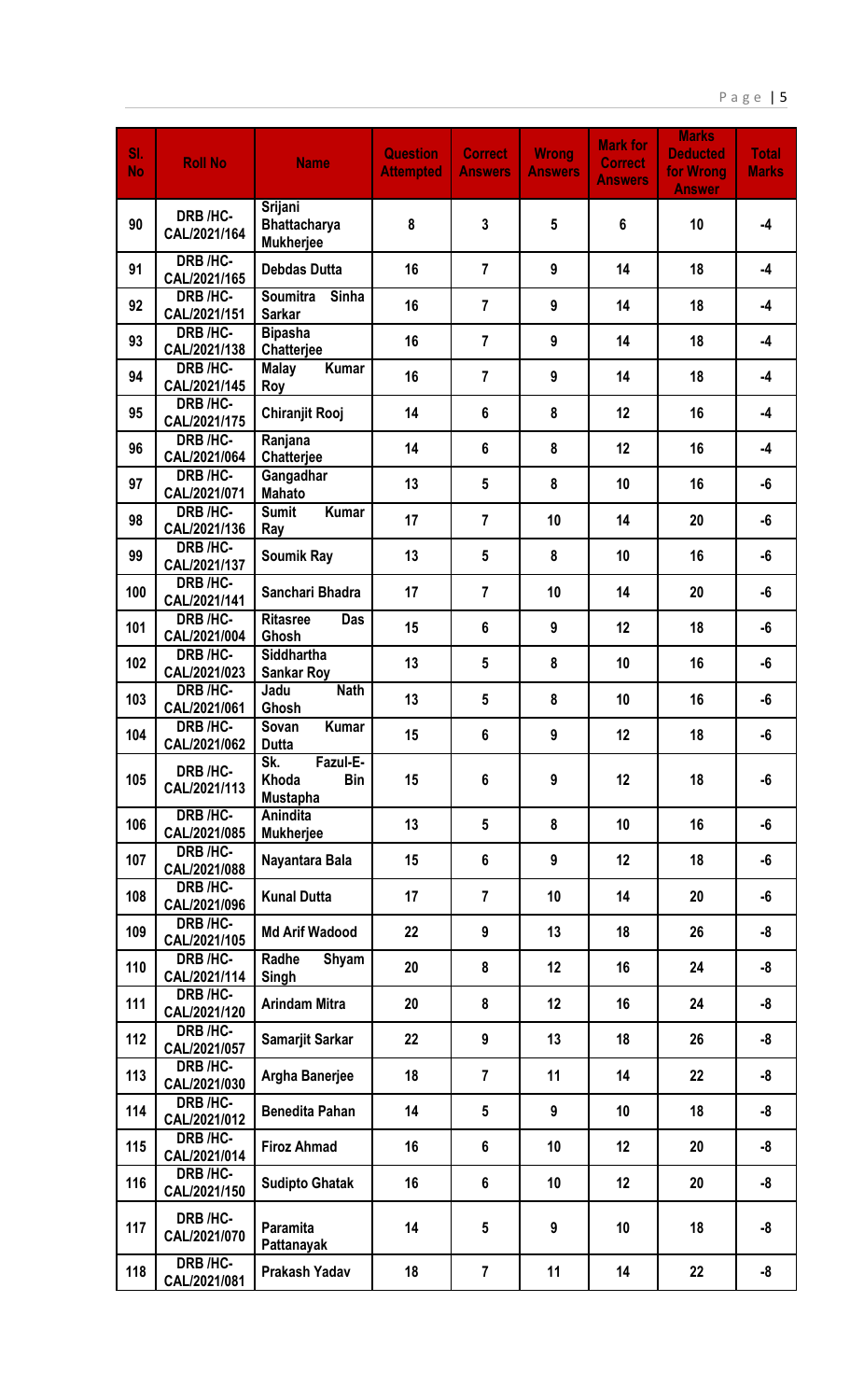| SI.<br><b>No</b> | <b>Roll No</b>                 | <b>Name</b>                                | <b>Question</b><br><b>Attempted</b> | <b>Correct</b><br><b>Answers</b> | <b>Wrong</b><br><b>Answers</b> | <b>Mark for</b><br><b>Correct</b><br><b>Answers</b> | <b>Marks</b><br><b>Deducted</b><br>for Wrong<br><b>Answer</b> | <b>Total</b><br><b>Marks</b> |
|------------------|--------------------------------|--------------------------------------------|-------------------------------------|----------------------------------|--------------------------------|-----------------------------------------------------|---------------------------------------------------------------|------------------------------|
| 119              | DRB /HC-<br>CAL/2021/179       | <b>Saurav</b><br><b>Chatteriee</b>         | 22                                  | 9                                | 13                             | 18                                                  | 26                                                            | -8                           |
| 120              | DRB /HC-<br>CAL/2021/182       | <b>Barnali</b><br>Chattopadhyay            | 16                                  | 6                                | 10                             | 12                                                  | 20                                                            | -8                           |
| 121              | DRB /HC-<br>CAL/2021/183       | Sanjukta Roy                               | 10                                  | $\mathbf{3}$                     | $\overline{7}$                 | $6\phantom{1}$                                      | 14                                                            | -8                           |
| 122              | DRB /HC-<br>CAL/2021/184       | Sanjib Thakur                              | 16                                  | 6                                | 10                             | 12                                                  | 20                                                            | -8                           |
| 123              | DRB /HC-<br>CAL/2021/063       | <b>Nabin</b><br><b>Kumar</b><br>Sao        | 13                                  | 4                                | 9                              | 8                                                   | 18                                                            | $-10$                        |
| 124              | DRB /HC-<br>CAL/2021/069       | <b>Kumar</b><br>Ranjit<br><b>Mukherjee</b> | 13                                  | 4                                | 9                              | 8                                                   | 18                                                            | $-10$                        |
| 125              | DRB /HC-<br>CAL/2021/084       | <b>Suvra Sen</b>                           | 15                                  | $5\phantom{.0}$                  | 10                             | 10                                                  | 20                                                            | $-10$                        |
| 126              | DRB /HC-<br>CAL/2021/149       | <b>Debanshu</b><br>Ghorai                  | 23                                  | 9                                | 14                             | 18                                                  | 28                                                            | $-10$                        |
| 127              | DRB /HC-<br>CAL/2021/159       | Soma Kanjilal                              | 25                                  | 10                               | 15                             | 20                                                  | 30                                                            | $-10$                        |
| 128              | DRB /HC-<br>CAL/2021/018       | Supabitra Panda                            | 21                                  | 8                                | 13                             | 16                                                  | 26                                                            | $-10$                        |
| 129              | DRB /HC-<br>CAL/2021/133       | Pinky<br>Chowdhury                         | 13                                  | 4                                | 9                              | 8                                                   | 18                                                            | $-10$                        |
| 130              | DRB /HC-<br>CAL/2021/134       | Mala Pal (Basak)                           | 15                                  | 5                                | 10                             | 10                                                  | 20                                                            | $-10$                        |
| 131              | DRB /HC-<br>CAL/2021/124       | <b>Kailash Dutta</b>                       | 15                                  | 5                                | 10                             | 10                                                  | 20                                                            | $-10$                        |
| 132              | DRB /HC-<br>CAL/2021/125       | <b>Anit Panda</b>                          | 23                                  | 9                                | 14                             | 18                                                  | 28                                                            | $-10$                        |
| 133              | DRB /HC-<br>CAL/2021/107       | Sonali Chitrakar                           | 17                                  | $6\phantom{1}$                   | 11                             | 12                                                  | 22                                                            | $-10$                        |
| 134              | DRB /HC-<br>CAL/2021/110       | Anindya Koner                              | 20                                  | $\overline{7}$                   | 13                             | 14                                                  | 26                                                            | $-12$                        |
| 135              | DRB /HC-<br>CAL/2021/093       | <b>Tanaya</b><br>Sengupta                  | 14                                  | $\overline{\mathbf{4}}$          | 10                             | 8                                                   | 20                                                            | $-12$                        |
| 136              | DRB /HC-<br>CAL/2021/039       | Aiswarjya Gupta                            | 14                                  | $\overline{\mathbf{4}}$          | 10                             | 8                                                   | 20                                                            | $-12$                        |
| 137              | DRB /HC-<br>CAL/2021/154       | <b>Bhrigunath</b><br>Yadav                 | 14                                  | 4                                | 10                             | 8                                                   | 20                                                            | $-12$                        |
| 138              | DRB /HC-<br>CAL/2021/148       | <b>Nurun Nabi</b>                          | 22                                  | 8                                | 14                             | 16                                                  | 28                                                            | $-12$                        |
| 139              | DRB /HC-<br>CAL/2021/066       | Bikash Chandra<br>Das                      | 18                                  | $6\phantom{1}$                   | 12                             | 12                                                  | 24                                                            | $-12$                        |
| 140              | DRB /HC-<br>CAL/2021/177       | <b>Rupali Biswas</b>                       | 20                                  | $\overline{7}$                   | 13                             | 14                                                  | 26                                                            | $-12$                        |
| 141              | DRB /HC-<br>CAL/2021/155       | <b>Lalitesh Mani</b>                       | 15                                  | $\overline{\mathbf{4}}$          | 11                             | 8                                                   | 22                                                            | $-14$                        |
| 142              | DRB /HC-<br>CAL/2021/140       | Sayontan<br>Chowdhury                      | 13                                  | $\overline{3}$                   | 10                             | 6                                                   | 20                                                            | $-14$                        |
| 143              | DRB /HC-<br>CAL/2021/160       | <b>Tanusree Das</b>                        | 25                                  | 9                                | 16                             | 18                                                  | 32                                                            | $-14$                        |
| 144              | DRB /HC-<br>CAL/2021/158       | Suranjana<br>De<br>(Sarkar)                | 17                                  | $5\phantom{.0}$                  | 12                             | 10                                                  | 24                                                            | $-14$                        |
| 145              | DRB /HC-<br>CAL/2021/050       | <b>Mahboob Alam</b>                        | 17                                  | $5\phantom{.0}$                  | 12                             | 10                                                  | 24                                                            | $-14$                        |
| 146              | DRB /HC-<br>CAL/2021/046       | <b>Avik Saha</b>                           | 19                                  | $6\phantom{1}$                   | 13                             | 12                                                  | 26                                                            | $-14$                        |
| 147              | DRB /HC-<br>CAL/2021/048       | Zinia Mukherjee                            | 25                                  | 9                                | 16                             | 18                                                  | 32                                                            | $-14$                        |
| 148              | <b>DRB/HC-</b><br>CAL/2021/003 | Jaydip<br>Roy<br>Chowdhury                 | 21                                  | $\overline{7}$                   | 14                             | 14                                                  | 28                                                            | $-14$                        |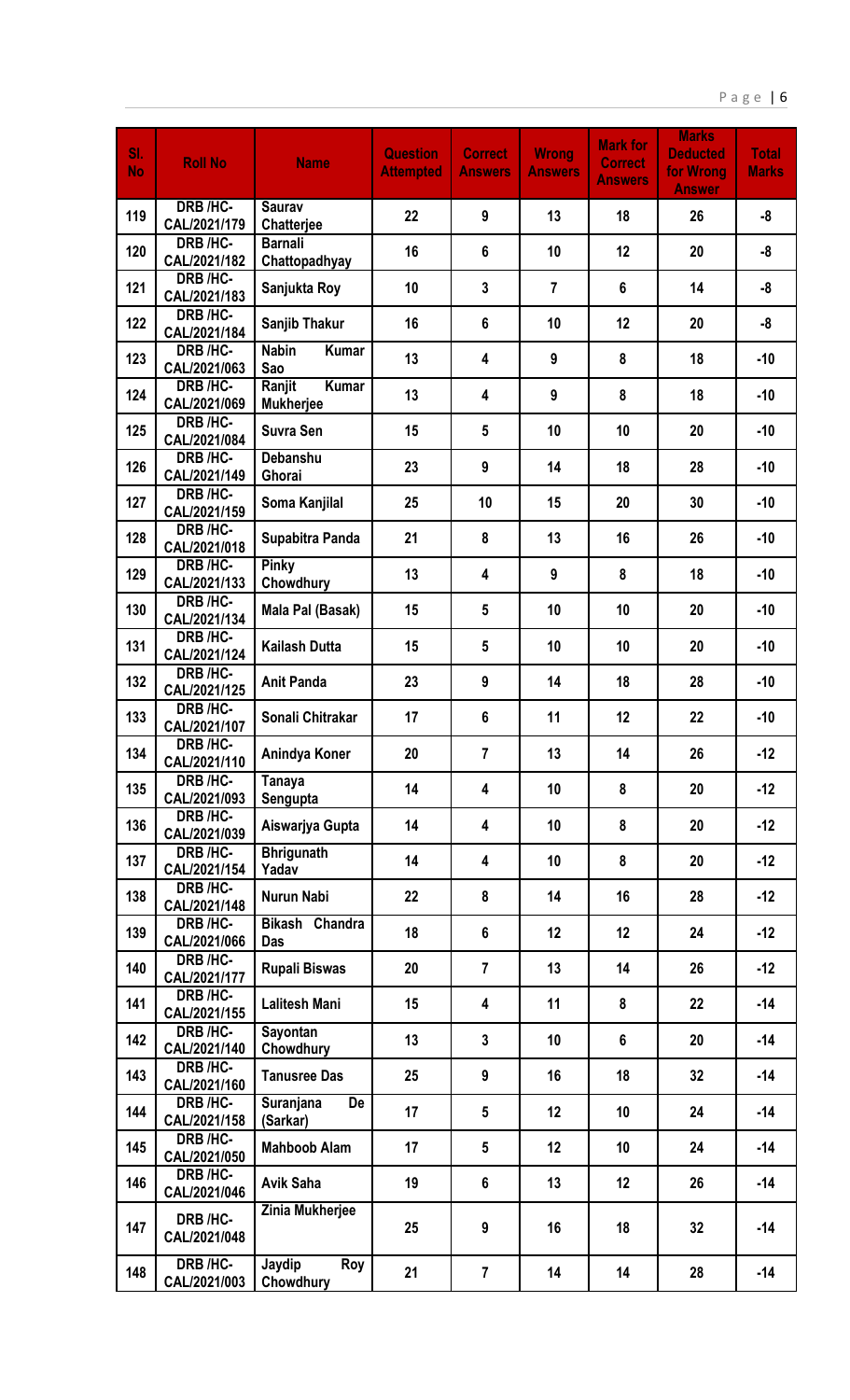| SI.<br><b>No</b> | <b>Roll No</b>           | <b>Name</b>                                            | <b>Question</b><br><b>Attempted</b> | <b>Correct</b><br><b>Answers</b> | <b>Wrong</b><br><b>Answers</b> | <b>Mark for</b><br><b>Correct</b><br><b>Answers</b> | <b>Marks</b><br><b>Deducted</b><br>for Wrong<br><b>Answer</b> | <b>Total</b><br><b>Marks</b> |
|------------------|--------------------------|--------------------------------------------------------|-------------------------------------|----------------------------------|--------------------------------|-----------------------------------------------------|---------------------------------------------------------------|------------------------------|
| 149              | DRB /HC-<br>CAL/2021/011 | Sajal<br><b>Kumar</b><br><b>Mukherjee</b>              | 21                                  | $\overline{7}$                   | 14                             | 14                                                  | 28                                                            | $-14$                        |
| 150              | DRB /HC-<br>CAL/2021/005 | <b>Sneha Shaw</b>                                      | 15                                  | 4                                | 11                             | 8                                                   | 22                                                            | $-14$                        |
| 151              | DRB /HC-<br>CAL/2021/008 | <b>Debobroto</b><br><b>Shome</b>                       | 17                                  | 5                                | 12                             | 10                                                  | 24                                                            | $-14$                        |
| 152              | DRB /HC-<br>CAL/2021/009 | <b>Bodhisattwa</b><br>Chatterjee                       | 17                                  | 5                                | 12                             | 10                                                  | 24                                                            | $-14$                        |
| 153              | DRB /HC-<br>CAL/2021/118 | <b>Gopal</b><br>Sakshi<br>Choubey                      | 17                                  | 5                                | 12                             | 10                                                  | 24                                                            | $-14$                        |
| 154              | DRB /HC-<br>CAL/2021/109 | <b>Kumar</b><br><b>Kishore</b><br><b>Bhattacharjee</b> | 18                                  | $5\phantom{.0}$                  | 13                             | 10                                                  | 26                                                            | $-16$                        |
| 155              | DRB /HC-<br>CAL/2021/047 | Satya<br>Narayan<br><b>Basak</b>                       | 20                                  | $6\phantom{a}$                   | 14                             | 12                                                  | 28                                                            | $-16$                        |
| 156              | DRB /HC-<br>CAL/2021/168 | Md.<br><b>Nasim</b><br><b>Akhtar Ansari</b>            | 20                                  | 6                                | 14                             | 12                                                  | 28                                                            | $-16$                        |
| 157              | DRB /HC-<br>CAL/2021/087 | <b>Santiago Roy</b>                                    | 14                                  | 3                                | 11                             | 6                                                   | 22                                                            | $-16$                        |
| 158              | DRB /HC-<br>CAL/2021/080 | Nilanjan<br>Chakraborty                                | 18                                  | 5                                | 13                             | 10                                                  | 26                                                            | $-16$                        |
| 159              | DRB /HC-<br>CAL/2021/072 | Fattah<br>Abu<br>Hoque                                 | 16                                  | 4                                | 12                             | 8                                                   | 24                                                            | $-16$                        |
| 160              | DRB /HC-<br>CAL/2021/077 | <b>Kallal Mishra</b>                                   | 15                                  | $\overline{3}$                   | 12                             | 6                                                   | 24                                                            | $-18$                        |
| 161              | DRB /HC-<br>CAL/2021/079 | <b>Diganta Das</b>                                     | 15                                  | $\overline{3}$                   | 12                             | 6                                                   | 24                                                            | $-18$                        |
| 162              | DRB /HC-<br>CAL/2021/157 | <b>Moumita</b><br>Chakraborty                          | 15                                  | 3                                | 12                             | 6                                                   | 24                                                            | $-18$                        |
| 163              | DRB /HC-<br>CAL/2021/051 | <b>Apurba Das</b>                                      | 19                                  | 5                                | 14                             | 10                                                  | 28                                                            | $-18$                        |
| 164              | DRB /HC-<br>CAL/2021/016 | <b>Paramita Das</b>                                    | 17                                  | 4                                | 13                             | 8                                                   | 26                                                            | $-18$                        |
| 165              | DRB /HC-<br>CAL/2021/117 | Sk Imdadul Islam                                       | 21                                  | $6\phantom{a}$                   | 15                             | 12                                                  | 30                                                            | $-18$                        |
| 166              | DRB /HC-<br>CAL/2021/089 | Partha<br><b>Mukherjee</b>                             | 25                                  | $\overline{7}$                   | 18                             | 14                                                  | 36                                                            | $-22$                        |
| 167              | DRB /HC-<br>CAL/2021/007 | Susnigdha<br><b>Biswas</b>                             | 15                                  | $\mathbf{2}$                     | 13                             | 4                                                   | 26                                                            | $-22$                        |
| 168              | DRB /HC-<br>CAL/2021/044 | <b>Sourav Bose</b>                                     | 15                                  | $\overline{2}$                   | 13                             | 4                                                   | 26                                                            | $-22$                        |
| 169              | DRB /HC-<br>CAL/2021/173 | <b>Sutapa</b><br>Chatterjee                            | 25                                  | $\overline{7}$                   | 18                             | 14                                                  | 36                                                            | $-22$                        |
| 170              | DRB /HC-<br>CAL/2021/139 | Pratyush Patwari                                       | 23                                  | $6\phantom{a}$                   | 17                             | 12                                                  | 34                                                            | $-22$                        |
| 171              | DRB /HC-<br>CAL/2021/181 | <b>Anal Rai</b>                                        | 16                                  | $\overline{2}$                   | 14                             | 4                                                   | 28                                                            | $-24$                        |
| 172              | DRB /HC-<br>CAL/2021/002 | <b>Monimoy Mandal</b>                                  | 20                                  | 4                                | 16                             | 8                                                   | 32                                                            | $-24$                        |
| 173              | DRB /HC-<br>CAL/2021/122 | <b>Arun Kumar Das</b>                                  | 18                                  | $\mathbf{3}$                     | 15                             | 6                                                   | 30                                                            | $-24$                        |
| 174              | DRB /HC-<br>CAL/2021/162 | Sarbananda<br>Sanyal                                   | 23                                  | $5\phantom{.0}$                  | 18                             | 10                                                  | 36                                                            | $-26$                        |
| 175              | DRB /HC-<br>CAL/2021/108 | Rapti Sinha                                            | 16                                  | 1                                | 15                             | $\overline{2}$                                      | 30                                                            | $-28$                        |
| 176              | DRB /HC-<br>CAL/2021/015 | Aniruddha Datta                                        | 21                                  | $\mathbf{2}$                     | 19                             | 4                                                   | 38                                                            | $-34$                        |